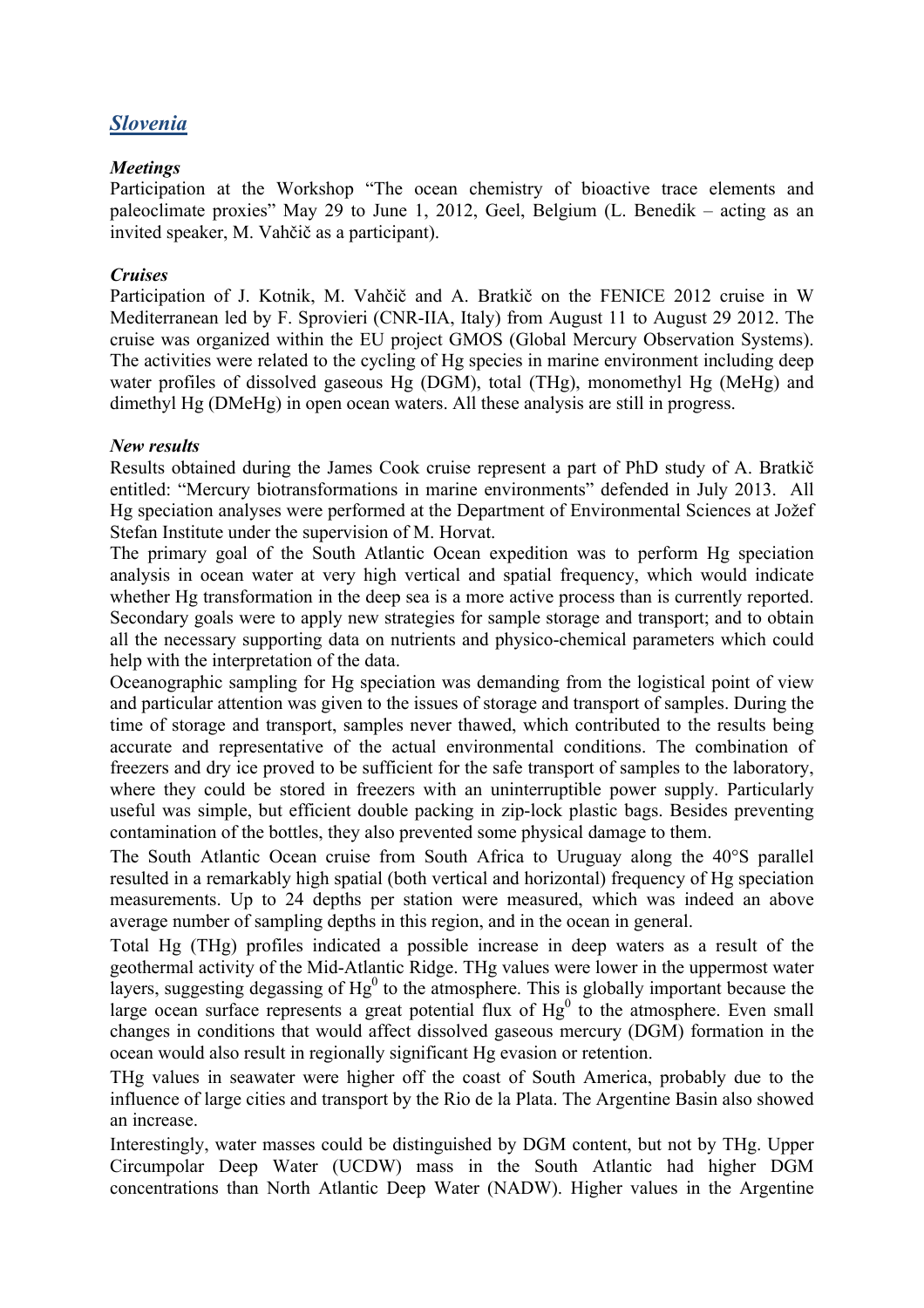Basin were unexpected, but might easily be explained by higher DGM solubility under high pressure, or might result from a Hg increase in newly formed Antarctic Bottom Water (AABW). Moreover, surface DGM distribution closely resembled that of Chl *a* (and hence photosynthetic organisms), but not of the bacterial community. This suggested that DGM might be formed principally by photosynthetic microbes and algae without the *mer* operon, and not by *mer* containing heterotrophic microbes. In addition, *merA* was not detected, but that was likely a consequence of unsuitable oligonucleotides which did not cover the marine *merA* diversity.

Methyl mercury (MeHg) concentrations were often below the limit of detection. Nevertheless, MeHg is formed in the South Atlantic Ocean water column as there were no increases of this species above the sediment or in the surface waters, where aerial deposition might be a source. The general decrease formed at the surface might be indicative of photodemethylation. In two instances MeHg coincided with the Chl *a* peak, which might be indicative that its formation is connected with primary production. Bacterial and archaeal 16S rRNA sequences were detected at all depths at one deep ocean station; therefore it is likely that heterotrophic activity contributes to the observed MeHg levels.

Dimethy methyl mercury (DMeHg) was measured only at one station. As expected, it was higher below 1000 m and very low above that depth, especially in the surface waters. It reached its highest concentration in UCDW, similarly to DGM, probably due to lower oxygen concentrations and hence lower oxidation potential.



**Figure 1.** DGM concentrations for the whole water column from JC068 South Atlantic cruise (40°S parallel). Black dots represent sampling depths. Distinct layering of DGM can be observed. Deep waters in the Argentine Basin were characterized by the highest DGM values measured during the cruise.

In order to understand Hg biogeotransformations in the South Atlantic Ocean better, more sampling campaigns with such resolution are needed. The deep ocean is very important where Hg cycling is probably more intensive than is generally accepted.

#### *Other activities*

S. Tamše obtained GEOTRACES fellowship to perform his research on stable isotope composition of N and O in nitrates in marine samples. The research was conducted at the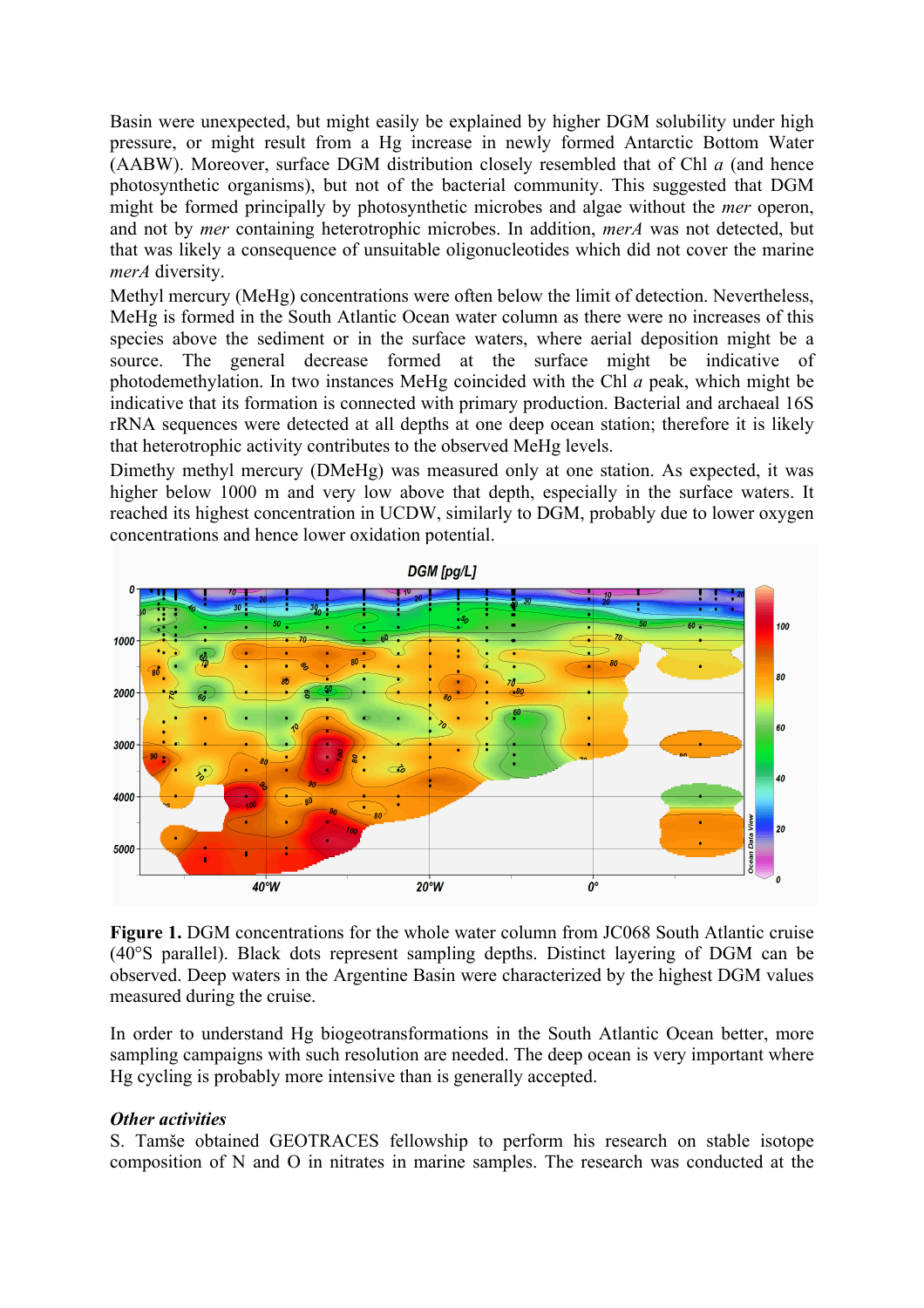Laboratoire de Glaciologie et Géophysique de l'Environnement (CNRS/UJF), Grenoble, France during September 3 to October 26 2012.

# *Publications*

### *Original scientific article*

- KORON, Neža, BRATKIČ, Arne, RIBEIRO GUEVARA, Sergio, VAHČIČ, Mitja, HORVAT, Milena. Mercury methylation and reduction potentials in marine water. Appl. radiat. isotopes. [Print ed.], 2012, vol. 70, issue 1, str. 46-50, doi: 10.1016/j.apradiso.2011.07.015.
- ACQUAVITA, Alessandro, COVELLI, Stefano, EMILI, Andrea, BERTO, Daniela, FAGANELI, Jadran, GIANI, Michele, HORVAT, Milena, KORON, Neža, RAMPAZZO, Federico. Mercury in the sediments of the Marano and Grado Lagoon (northern Adriatic Sea): sources, distribution and speciation. Estuar., coast. shelf sci., 2012, vol. 113, str. 20- 31, doi: 10.1016/j.ecss.2012.02.012.
- EMILI, Andrea, ACQUAVITA, Alessandro, KORON, Neža, COVELLI, Stefano, FAGANELI, Jadran, HORVAT, Milena, ŽIŽEK, Suzana, FAJON, Vesna. Benthic flux measurements of Hg species in a northern Adriatic lagoon environment (Marano and Grado Lagoon, Italy). Estuar., coast. shelf sci., 2012, vol. 113, str. 71-84, doi: 10.1016/j.ecss.2012.05.018.
- HINES, Mark E., POITRAS, Erin N., COVELLI, Stefano, FAGANELI, Jadran, EMILI, Andrea, ŽIŽEK, Suzana, HORVAT, Milena. Mercury methylation and demethylation in Hg-contaminated lagoon sediments (Marano & Grado Lagoons, Italy). Estuar., coast. shelf sci., 2012, vol. 113, issue 10, str. 85-95, doi: 10.1016/j.ecss.2011.12.021.
- BALDI, Franco, GALLO, Michele, MARCHETTO, Davide, FANI, Renato, MAIDA, Isabel, HORVAT, Milena, FAJON, Vesna, ŽIŽEK, Suzana, HINES, Mark E. Seasonal mercury transformation and surficial sediment detoxification by bacteria of Marano and Grado lagoons. Estuar., coast. shelf sci., 2012, vol. 113, issue 10, str. 105-115, doi: 10.1016/j.ecss.2012.02.008.
- COZZI, Stefano, FALCONI, Claus, CORNICI, Cinzia, ČERMELJ, Branko, KOVAČ, Nives, TURK, Valentina, GIANI, Michele. Recent evolution of river discharges in the Gulf of Trieste and their potential response to climate changes and anthropogenic pressure. Estuar., coast. shelf sci., 2012, 115, 14-24, doi: 10.1016/j.ecss.2012.03.005.
- DE VITTOR, Cinzia, FAGANELI, Jadran, EMILI, Andrea, COVELLI, Stefano, PREDONZANI, Sergio, ACQUAVITA, Alessandro. Benthic fluxes of oxygen, carbon and nutrients in the Marano and Grado Lagoon (northern Adriatic Sea, Italy). Estuar., coast. shelf sci., 2012, vol. 113, str. 57-70, doi: 10.1016/j.ecss.2012.03.031.
- KORON, Neža, FAGANELI, Jadran. Benthic fluxes of mercury during redox changes in pristine coastal marine sediments from the Gulf of Trieste (northern Adriatic Sea). Journal of soils and sediments, 2012, vol. 12, 10, 1604-1614, graf. prikazi. http://dx.doi.org/10.1007/s11368-012-0602-1.
- BRATKIČ, Arne, OGRINC, Nives, KOTNIK, Jože, FAGANELI, Jadran, ŽAGAR, Dušan, YANO, Shinichiro, TADA, Akihide, HORVAT, Milena. Mercury speciation driven by seasonal changes in a contaminated estuarine environment. Environ. res. (N.Y.), [in press] 2013, 8 str., doi: 10.1016/j.envres.2013.01.004.
- RAMŠAK, Vanja, MALAČIČ, Vlado, LIČER, Matjaž, KOTNIK, Jože, HORVAT, Milena, ŽAGAR, Dušan. High-resolution pollutant dispersion modelling in contaminated coastal sites. Environ. res. (N.Y.), 2013, letn. XX, št. XX, str. 1-10, ilustr., doi: 10.1016/j.envres.2012.12.013.